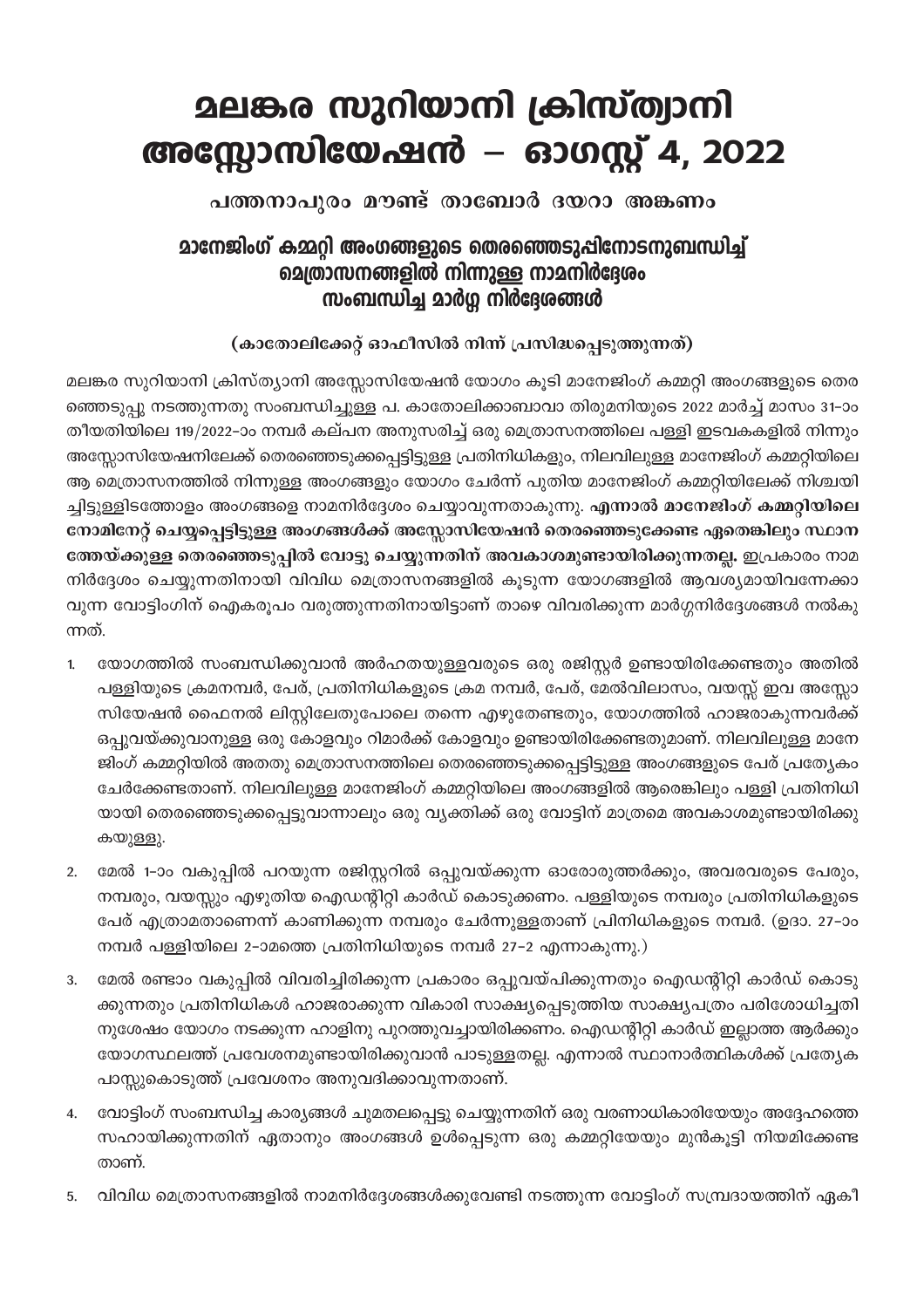കൃത സ്വഭാവം കൈവരുത്തുന്നതിനായി താഴെ പറയുന്ന രീതി അവലംബിക്കേണ്ടതാണ്. മെത്രാസന ഓഫീസിൽ നിന്നും ലഭിക്കുന്ന നിശ്ചിത ഫോറത്തിലുള്ള നാമനിർദ്ദേശപത്രികയിൽ ആ മെത്രാസന ത്തിലെ വോട്ടവകാശമുള്ള അസോസിയേഷൻ അംഗങ്ങളിൽ രണ്ടുപേർ ഒപ്പുവച്ച് മെത്രാസനതല യോഗം കൂടുന്നതിന്റെ തലേദിവസം/യോഗദിവസത്തിനു മുമ്പായി നിർദ്ദേശിക്കപ്പെട്ട ദിവസം പകൽ 12 മണിക്ക് മുമ്പായി മെത്രാസന മെത്രാപ്പോലീത്തായേയോ, വരണാധികാരിയേയോ, മെത്രാസന ഓഫീസിലോ ഏൽപ്പി ക്കേണ്ടതാണ്. അന്നേ ദിവസം തന്നെ ഉച്ചയ്ക്കുശേഷം രണ്ടു മണിക്ക് നാമനിർദ്ദേശ പത്രികകളുടെ സൂക്ഷ്മ പരിശോധന നടത്തേണ്ടതും സ്വീകാര്യമായ നാമനിർദ്ദേശ പത്രികകളുടെ ലിസ്റ്റ് പ്രസിദ്ധീകരി ക്കേണ്ടതുമാണ്. സ്ഥാനാർത്ഥികളിൽ ആരെങ്കിലും നാമനിർദ്ദേശം പിൻവലിക്കുവാൻ ഉദ്ദേശിക്കുന്നെ ങ്കിൽ ആ വിവരം അന്നേ ദിവസം 4 മണിക്ക് മുമ്പായി മെത്രാസന മെത്രാപ്പോലീത്തായേയോ, വരണാധി കാരിയേയോ രേഖാമൂലം അറിയിക്കേണ്ടതാണ്.

- പരിശുദ്ധ ബാവാതിരുമേനിയുടെ കൽപ്പന പ്രകാരം മെത്രാസന തലത്തിൽ നടക്കുന്ന തെരഞ്ഞെടുപ്പുക 6. ളിൽ വോട്ടിംഗ് ആവശ്യമായി വന്നാൽ ബാലറ്റ് പേപ്പറിന്റെ കൗണ്ടർഫോയിലിൽ മാത്രം നമ്പർ ഇടാവു ന്നതാണ്. എന്നാൽ ബാലറ്റ് പേപ്പറിൽ നമ്പർ ഇടുകയോ, വോട്ടിന്റെ രഹസ്യ സ്വഭാവം ഹനിക്കുന്ന മറ്റേ തെങ്കിലും മാർഗ്ഗം വരണാധികാരിയോ, സഹായികളോ സ്വീകരിക്കാതിരിക്കുവാൻ ആവശ്യമായ മുൻക രുതലുകൾ എടുക്കേണ്ടതാണ്.
- പള്ളി പ്രതിനിധികളായി തെരഞ്ഞെടുക്കപ്പെട്ടിട്ടില്ലാത്തവരുടെ പേരുകളും പ്രതിനിധികൾക്ക് നാമനിർദ്ദേശം  $7.$ ചെയ്യാവുന്നതാണ്. എന്നാൽ അപ്രകാരമുള്ള പേരുകൾ നിർദ്ദേശിക്കുന്നവർ താഴെ വിവരിക്കുന്ന രണ്ടു രേഖകൾ കൂടി ഏൽപിച്ചാൽ മാത്രമേ സ്ഥാനാർത്ഥിത്വം അംഗീകരിക്കപ്പെടുകയുള്ളു.
	- a) സ്ഥാനാർത്ഥിയായി നിർദ്ദേശിക്കപ്പെടുന്ന ആൾ അദ്ദേഹമുൾപ്പെടുന്ന ഇടവകയോഗത്തിൽ സംബന്ധി ക്കുവാൻ യോഗ്യതയുള്ള ആളാണെന്നുള്ളതിന് നാമനിർദ്ദേശ പത്രിക സമർപ്പിക്കുന്നത് ഒരാഴ്ചയിൽ കൂടാത്ത കാലാവധിയ്ക്കുള്ളിലെ ഇടവക വികാരിയുടെ സർട്ടിഫിക്കേറ്റ് (21 വയസ്സ് പൂർത്തിയാക്കിയ ആളാണെന്നും, കുമ്പസാരം നടത്തി കുർബ്ബാന കൈക്കൊണ്ടിട്ട് ഒരു വർഷത്തിലധികമായിട്ടില്ലെന്നും, കുടിശ്ശിക ഇല്ലെന്നും)
	- b) സ്ഥാനാർത്ഥിയായി നിർദ്ദേശിക്കപ്പെടുന്ന ആളിന്റെ സമ്മതപത്രം.
- മലങ്കര അസോസിയേഷൻ അംഗങ്ങളുടെ ഫൈനൽ ലിസ്റ്റിൽ ചേർത്തിരിക്കുന്ന പേരിൽ നിന്ന് വ്യത്യ 8. സ്തമായി, താൻ അറിയപ്പെടുന്ന പേര് ബാലറ്റ് പേപ്പറിൽ ഉൾപ്പെടുത്തണമെന്ന് മാനേജിംഗ് കമ്മറ്റി തെര ഞ്ഞെടുപ്പിന് മെത്രാസന തലത്തിലുള്ള നാമനിർദ്ദേശത്തിനുവേണ്ടി നടക്കുന്ന തെരഞ്ഞെടുപ്പിലെ ഒരു സ്ഥാനാർത്ഥി രേഖാമൂലം ആവശ്യപ്പെട്ടാൽ അത് അനുവദിക്കാവുന്നതാണ്. ലിസ്റ്റിലുള്ള ഔദ്യോഗിക പേരിനോടൊപ്പം മറുപേര് ബ്രാക്കറ്റിൽ ചേർക്കുന്നതാണ് നല്ലത്. ഔദ്യോഗിക പേരിനോടൊപ്പം വീട്ടുപേ രോ, സ്ഥലപ്പേരോ രേഖാമൂലം ആവശ്യപ്പെടുന്നെങ്കിൽ ചേർക്കുന്നതിനു അനുവദിക്കണം. നാമനിർദ്ദേശ പത്രികയിൽ തന്നെ അതിനുള്ള ക്രമീകരണം വരുത്തിയാൽ മതിയാകും.
- വോട്ടിംഗ്: നിർദ്ദിഷ്ട എണ്ണത്തിൽ കൂടുതൽ നാമനിർദ്ദേശങ്ങൾ യോഗത്തിന്റെ പരിഗണനയ്ക്ക് വരുന്നെ 9. ങ്കിൽ വോട്ടിംഗ് ആവശ്യമായി വരും. സ്വീകാര്യമായതും പിൻവലിക്കപ്പെടാത്തതുമായ നാമനിർദ്ദേശപ ത്രികകളിലെ പേരുകൾ ഉൾപ്പെടുത്തി അവരുടെ സംഖ്യ അനുസരിച്ച് ബാലറ്റ് പേപ്പർ തയ്യാറാക്കേണ്ട താണ്.
- 10. ഒരു സ്ഥാനാർത്ഥിക്ക് പരമാവധി സമർപ്പിക്കാവുന്ന നാമനിർദ്ദേശ പത്രികകളുടെ എണ്ണം 3 എന്ന് നിജ പ്പെടുത്താവുന്നതാണ്. നാമനിർദ്ദേശ പത്രികയുടെയും ബാലറ്റു പേപ്പറിന്റെയും മാതൃക ഇതോടൊപ്പം ചേർത്തിട്ടുണ്ട്.
- 11. ഐഡന്റിറ്റി കാർഡും ബാലറ്റ് പേപ്പറും ക്രമനമ്പർ ഉള്ളതും മുദ്രവച്ചതും ആയിരിക്കണം.
- 12. വോട്ടിംഗ്, കൈമാറ്റം ചെയ്യുവാൻ പാടില്ലാത്ത ഒറ്റ വോട്ടു സമ്പ്രദായത്തിൽ രഹസ്യ ബാലറ്റിംഗ് മൂലം നട ത്തേണ്ടതും വോട്ടുകൾ തുല്യമായി വരുമ്പോൾ ഫലം നറുക്കിട്ടു തീരുമാനിക്കേണ്ടതുമാകുന്നു. വോട്ട് രഹസ്യമായി രേഖപ്പെടുത്തുവാനുള്ള ബൂത്തുകളുടെ എണ്ണം യോഗത്തിലെ അംഗസംഖ്യ അനുസരിച്ച് വർദ്ധിപ്പിക്കാവുന്നതാണ്.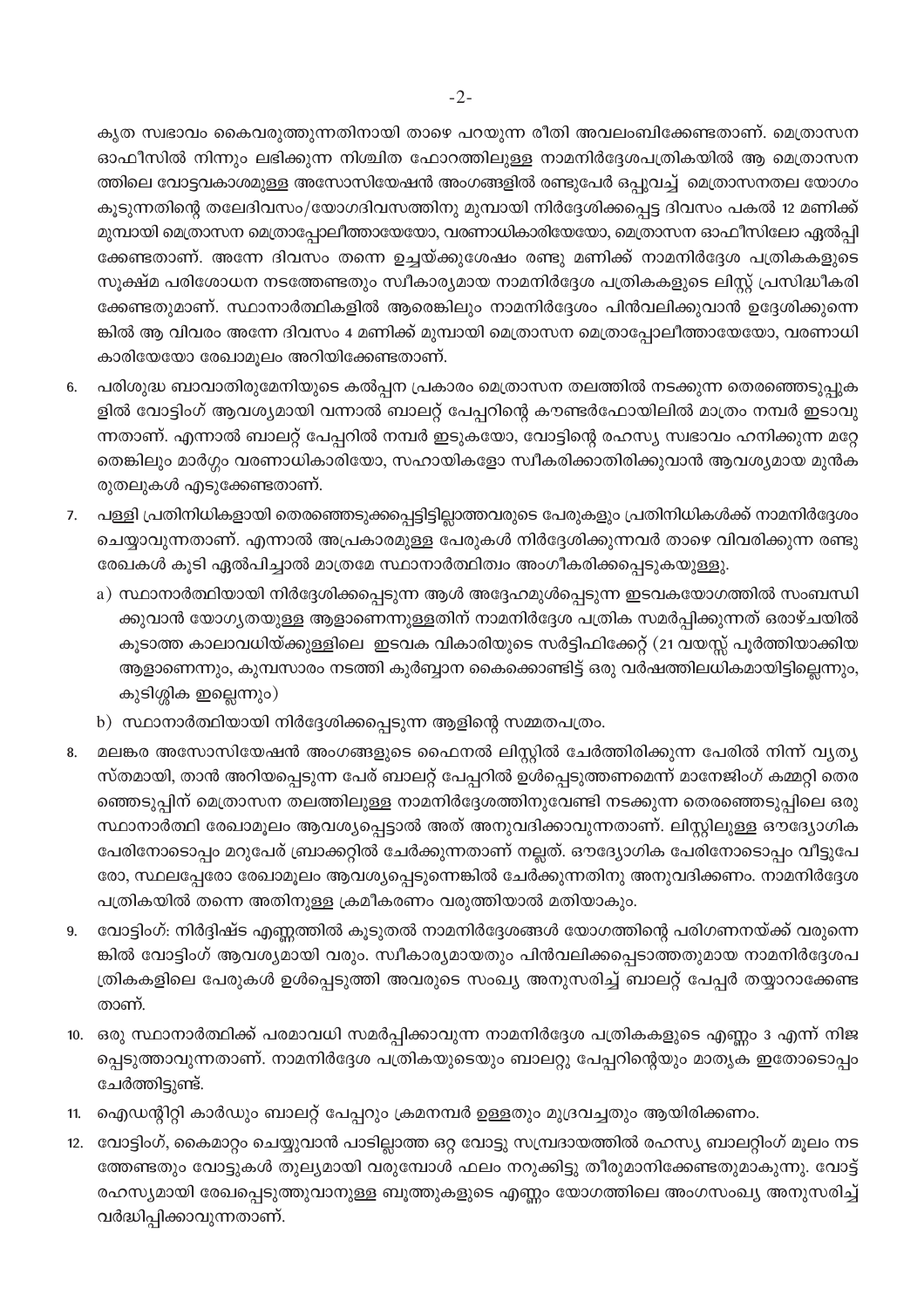- 13. മേൽ രണ്ടാം വകുപ്പനുസരിച്ച് ഓരോ പ്രതിനിധിയ്ക്കും നൽകപ്പെട്ടിട്ടുള്ള ഐഡന്റിറ്റി കാർഡുകൾ തിരികെ വാങ്ങിയതിനുശേഷം ഹാജർ രജിസ്റ്ററിലെ കോളത്തിൽ റ്റിക് (✔) മാർക്ക് ചെയ്തു കഴിഞ്ഞിട്ടു മാത്രമെ ബാലറ്റ് പേപ്പർ കൊടുക്കുവാൻ പാടുള്ളു. ബാലറ്റുപേപ്പർ കൊടുക്കുന്നതിനു മുമ്പ് വരണാധി കാരി കൗണ്ടർ ഫോയിലിൽ ഇനീഷ്യൽ ചെയ്യുകയും ഭദ്രാസന മുദ്ര പുറകിൽ പതിപ്പിക്കുകയും വേണം.
- 14. ആർക്ക് വോട്ട് ചെയ്യണമോ ആ ആളിന്റെ പേരിനു നേരെ ഓരോ പ്രതിനിധിയും ബാലറ്റ് പേപ്പറിൽ റ്റിക്ക് മാർക്ക് (✔) ഇട്ട് വേണം വോട്ടു രേഖപ്പെടുത്തേണ്ടത് എന്നുള്ള കാര്യം പ്രതിനിധികളെ ശരിയായി ധരി പ്പിക്കണം.
- 15. യാതൊരു വിധത്തിലുള്ള പ്രചാരണമോ, പ്രേരണയോ കാൻവാസിങ്ങോ യോഗസ്ഥലത്തു അനുവദിക്കു വാൻ പാടുള്ളതല്ല.
- 16. നിർദ്ദിഷ്ട എണ്ണത്തിൽ കൂടുതൽ പട്ടക്കാർക്കോ അയ്മേനികൾക്കോ വോട്ടു ചെയ്യുകയോ, റ്റിക് മാർക്ക്  $(\checkmark)$  ഇടുന്ന മുകളിലും താഴെയും ഉള്ള വരകൾക്കുള്ളിൽ ഒതുങ്ങി നിൽക്കാതിരിക്കുകയോ ചെയ്താൽ വോട്ട് അസാധുവാകും എന്നും മറ്റുമുള്ള സാമാന്യ നിയമങ്ങൾ വോട്ടുചെയ്യുന്നവര് പ്രത്യേകം പറഞ്ഞു മനസ്സിലാക്കണം.
- 17. ബൂത്തുകളിൽ വച്ച് രഹസ്യമായി വോട്ടു രേഖപ്പെടുത്തിയതിനുശേഷം വോട്ടർമാർ തന്നെ ബാലറ്റ് പേപ്പർ മടക്കി അദ്ധ്യക്ഷൻ ഇരിക്കുന്നതിനു സമീപത്തുവച്ചിരിക്കുന്ന ബാലറ്റ് ബോക്സിൽ നിക്ഷേപിക്കേണ്ട താണ്. മുഴുവൻ ആളുകളും വോട്ടുചെയ്തു തീരുന്നതുവരെ വോട്ടു ചെയ്തു കഴിഞ്ഞ പ്രതിനിധികൾ ഹാളിനു പുറത്ത് വിശ്രമിക്കുവാൻ നിർദ്ദേശം കൊടുക്കണം.
- 18. വോട്ടുകൾ എണ്ണുകയും ടാബുലേറ്റ് ചെയ്യുകയും ചെയ്യുന്നതിനു ഒരു പ്രത്യേക മുറി സജ്ജീകരിക്കണം. അവിടെ വരണാധികാരിയും വോട്ടുകൾ എണ്ണി ടാബുലേറ്റ് ചെയ്യുവാൻ നിയോഗിക്കപ്പെട്ടവരും, സ്ഥാനാർത്ഥികൾ അല്ലെങ്കിൽ അവരുടെ ഏജന്റുമാരും മാത്രമേ സന്നിഹിതരായിരിക്കുവാൻ പാടുള്ളു.
- 19. വോട്ടു ടാബുലേറ്റു ചെയ്യുവാനാവശ്യമായ വരയിട്ട കടലാസുകൾ മുൻകൂട്ടി തയ്യാറാക്കി വയ്ക്കേണ്ടതാ ണ്. ഓരോ പത്തുകോളവും കഴിയുമ്പോൾ ചുവന്ന വരകൾ ഇടുന്നത് വോട്ടുകൾ എണ്ണി തിട്ടപ്പെടുത്തു വാൻ സൗകര്യമായിരിക്കും. ഒരു വലിയ കടലാസിൽ എല്ലാ സ്ഥാനാർത്ഥികളുടെയും പേരുകളും ഓരോ രുത്തർക്കുകിട്ടിയ വോട്ടുകളും രേഖപ്പെടുത്തുന്നതിന് സൗകര്യമായ വിധത്തിൽ ഒരേ വലിപ്പമുള്ള ചെറിയ കളങ്ങൾ വരത്തക്കവണ്ണം സജ്ജീകരിക്കണം.
- 20. ടാബുലേഷൻ തുടങ്ങുന്നതിനു മുമ്പ് ബാലറ്റ് പേപ്പറുകൾ ഓരോന്നും പരിശോധിച്ച് അസാധുവാണെന്ന് സംശയിക്കുന്നവ വരണാധികാരിയെ ഏൽപ്പിക്കണം. വോട്ടുകളുടെ സാധുതയെ സംബന്ധിച്ച് വരണാ ധികാരി നന്നായി പരിശോധിച്ച് തീർപ്പ് കൽപ്പിക്കണം. വരണാധികാരിയുടെ തീരുമാനത്തെ കുറിച്ച് ഏതെങ്കിലും സ്ഥാനാർത്ഥിക്കോ, ഏജന്റിനോ തർക്കമുണ്ടെങ്കിൽ അത് യോഗാദ്ധ്യക്ഷന്റെ അന്തിമ തീരു മാനത്തിനു വിട്ടുകൊടുക്കണം.
- 21. സാധുവായ വോട്ടുകളുടെയും അസാധുവായവയുടെയും എണ്ണം കൃത്യമായി തിട്ടപ്പെടുത്തിയിട്ടുവേണം ടാബുലേഷൻ ആരംഭിക്കുവാൻ. ടാബുലേഷൻ നടത്തുമ്പോൾ കോളം പിശകിപ്പോകുന്നുണ്ടോ എന്നും പറഞ്ഞു കൊടുക്കുന്നത് ശരിയാണോ എന്നും പരിശോധിക്കുവാൻ സ്ഥാനാർത്ഥികൾക്കോ ഹാജരി ല്ലാത്ത സ്ഥാനാർത്ഥികളുടെ ഏജന്റുമാർക്കോ അവസരം കൊടുക്കണം. ഈ പരിശോധനയ്ക്ക് നിഷ്പ ക്ഷരായ മറ്റാളുകളെയും നിയോഗിക്കാവുന്നതാണ്. (ഒരാൾ ഓരോ ബാലറ്റുപേപ്പറും നോക്കി വോട്ടു ലഭിച്ച സ്ഥാനാർത്ഥികളുടെ പേരുകൾ പറഞ്ഞുകൊടുക്കുമ്പോൾ രണ്ടുപേർ ടാബുലേറ്റു ചെയ്യുന്നതു കൃത്യത സുനിശ്ചിതമാക്കുവാൻ സഹായിക്കും)
- 22. ഓരോ സ്ഥാനാർത്ഥിക്കും ലഭിച്ച ആകെ വോട്ടുകൾ ടാബുലേറ്റു ചെയ്യുന്നവർ തന്നെ തിട്ടപ്പെടുത്തിയ ശേഷം ഷീറ്റ് വരണാധികാരിയെ ഏൽപ്പിക്കേണ്ടതും വരണാധികാരി അത് വീണ്ടും പരിശോധിച്ച് ശരി യാണെന്ന് ബോധ്യം വരുത്തേണ്ടതുമാണ്.